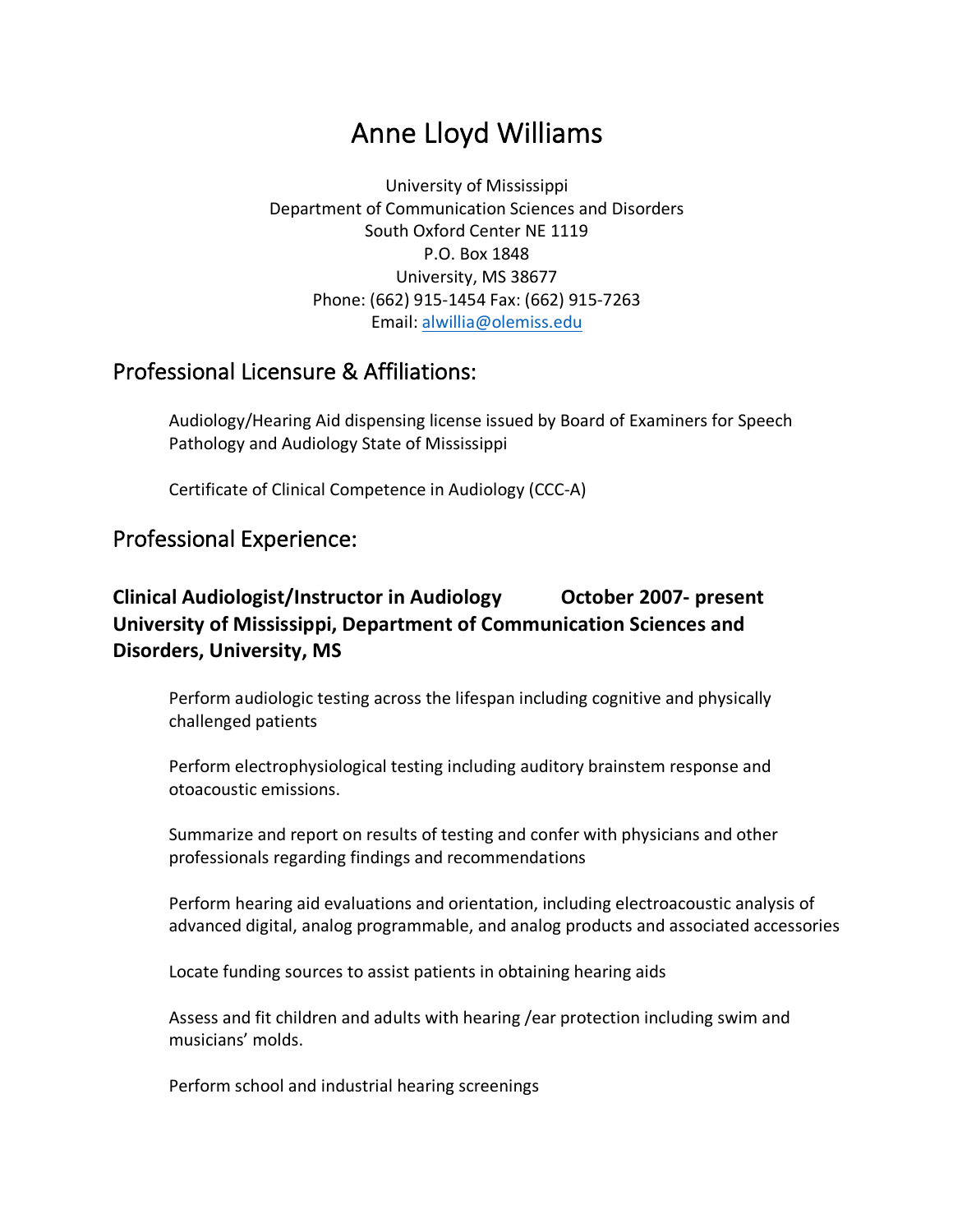### **University of Mississippi (continued)**

Obtain case histories on patients

Consult on hearing aids and associated accessories

Consult and make recommendations on equipment purchases

Create, edit, and update clinic case history forms

Advise students on course selection and career options

Supervise SLP graduate students performing hearing screenings

Supervise  $2^{nd}$  year and  $3^{rd}$  year audiology graduate students from the University of Memphis

Preceptor for 4<sup>th</sup> year audiology externs

#### **Courses taught:**

- CSD 430: Practices in Audiology Spring 2014-present
- CSD 351: Basic Audiology Fall 2009-Fall 2012
- CSD 495: Introduction to Clinical Science-Audiology Spring 2008-Fall 2012
- CSD 205: Anatomy and Physiology Spring 2012

#### **Courses guest lectured:**

- CSD 497: Methods & Associate Licensure in SLP Fall 2016
- CSD 499: SLP Associate Course Fall 2015
- CSD 201: Introduction to CSD Fall 2009 Winter 2014
- CSD 205: Anatomy & Physiology Spring 2008/Summer 2009

#### **Committees:**

Assistant Profession of Communications Sciences & Disorders (Tenure Track) Hiring Committee September 2019-present

Assistant Professor: CSD – Voice, Dysphagia, or Language (Tenure Track) Hiring Committee April 2019 – June 2019

Administrative Coordinator I Hiring Committee April 2019-June 2019

Speech-Language Clinic Affairs Committee August 2018-August 2019

Audiology Clinic Affairs Committee August 2018-present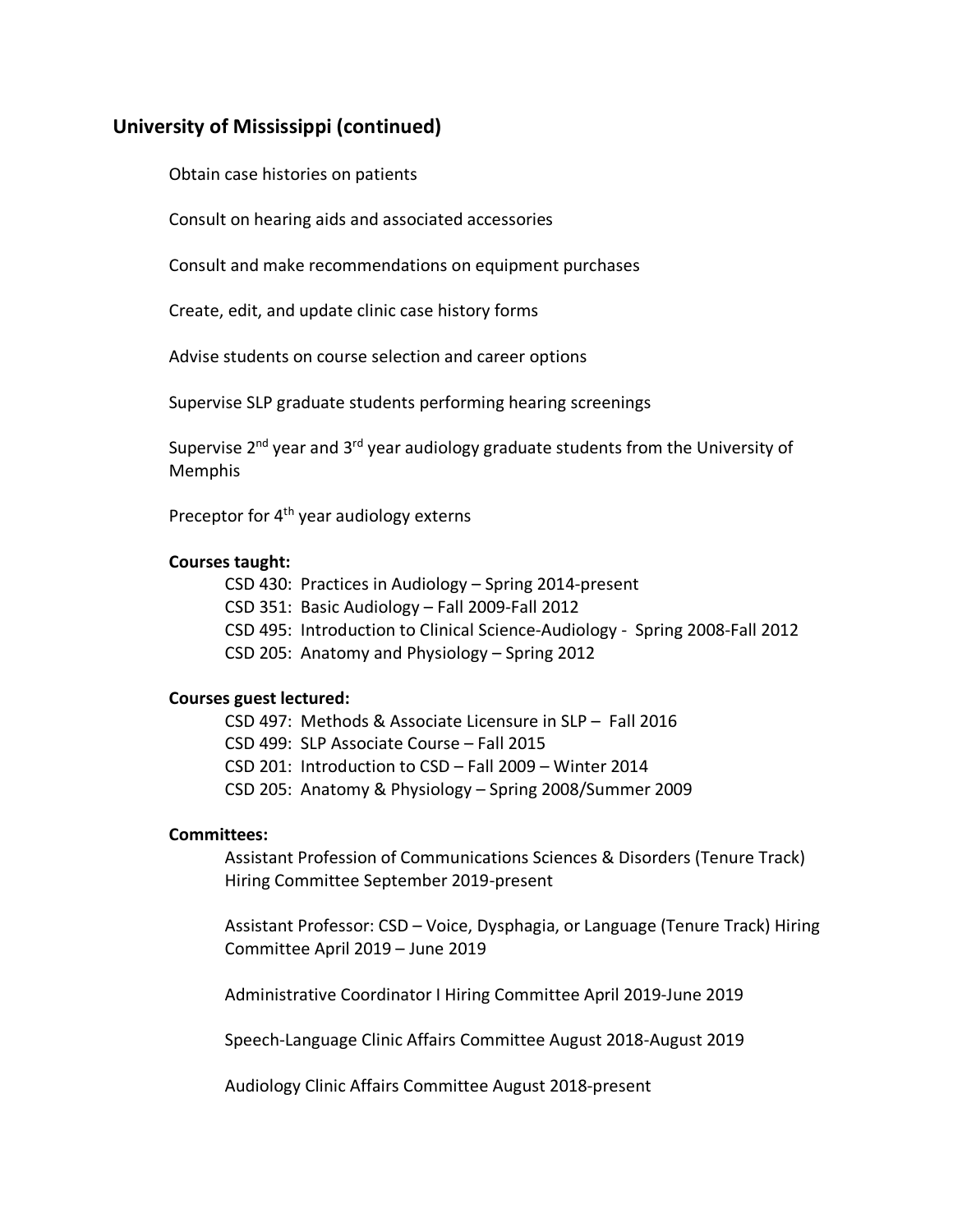## **University of Mississippi (continued):**

| <b>Committees (continued):</b><br>Facilities Planning Committee: August 2017 – present |                                                                                                                                                                                                                |                         |
|----------------------------------------------------------------------------------------|----------------------------------------------------------------------------------------------------------------------------------------------------------------------------------------------------------------|-------------------------|
|                                                                                        | Department Chair Hiring Committee -Staff representative: December 2015 -<br>December 2017<br>Sunshine Committee: August 2016 - present<br>Clinical Records Coordinator Hiring Committee: June 2016 - July 2016 |                         |
|                                                                                        |                                                                                                                                                                                                                |                         |
|                                                                                        |                                                                                                                                                                                                                |                         |
| <b>Other responsibilities</b>                                                          |                                                                                                                                                                                                                |                         |
|                                                                                        | <b>ASHA Continuing Education Administrator</b>                                                                                                                                                                 | September 2018-present  |
|                                                                                        | <b>Building mayor</b>                                                                                                                                                                                          | August 2011-August 2013 |
|                                                                                        |                                                                                                                                                                                                                |                         |

# **Clinical Audiologist July 2000 - October 2007 ENT Consultants of North Mississippi**

Perform audiologic testing on across the lifespan including cognitive and physically challenged patients

Perform electrophysiological testing including electronystagmography and electrocochleography

Summarize results of testing and confer with physicians and other professionals regarding findings and recommendations

Perform/schedule hearing aid evaluation and hearing aid orientation including electroacoustic analysis of advanced digital, analog programmable, and analog hearing aids

Perform troubleshooting and basic repair of hearing aids and hearing aid accessories

Locate funding sources to assist patients in obtaining hearing aids

Obtain case histories from patients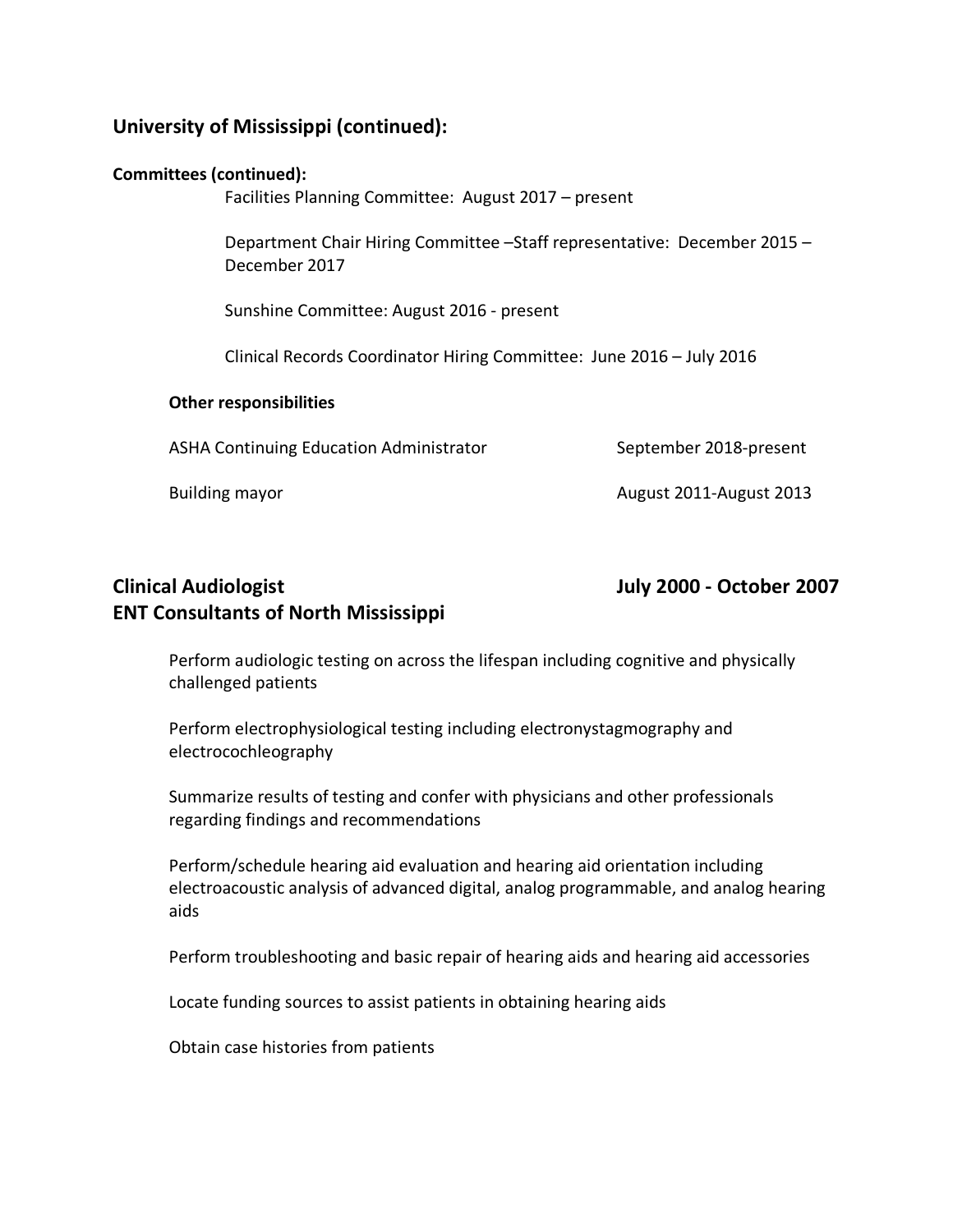## **ENT Consultants of North Mississippi (continued)**

Assess and fit hearing/ear protection including swim molds and hearing protection devices

Coordinate roles for audiology staff, including scheduling and job responsibilities

Set pricing for hearing aids and other audiologic accessories

Consult and make recommendations on audiologic equipment purchases

#### **Conference Presentations:**

Reviewing and Comparing ASHA and MDE Guidelines for Hearing Screening, MSHA Conference, Jackson, MS. March 30, 2012. Co-presented with Rebecca Lowe, Au.D, CCC-A

### **Continuing Education (last 5 years):**

2019 Fall Institute: Let's Get Ethical and Supervising Generation Z, October 11, 2019, University of Mississippi

Oticon Pediatrics 2019 Annual Conference, March 15-17, 2019

ASHA Convention Boston, MA November, November 15-17, 2018

#### Mid-South Conference on Communicative Sciences and Disorders, Memphis, TN Attended annually 2012-2018 Various topics related to audiology

2017 Oticon Pediatrics Annual Conference 2017, Chicago, IL

2016 Measuring Outcomes for Patients with Cochlear Implants (on-line course)

2016 ICD-10, Long Term Care & Effects of Affordable Care Act on SLP/Au.D. Services, University of Mississippi

2015 Fall Institute: The Educationally Relevant Process: Assessment, Goals, and Services, University of Mississippi

2014 Clinical Updates in Pediatric Amplification – Oticon Pediatrics Fall Conference, Chicago, IL